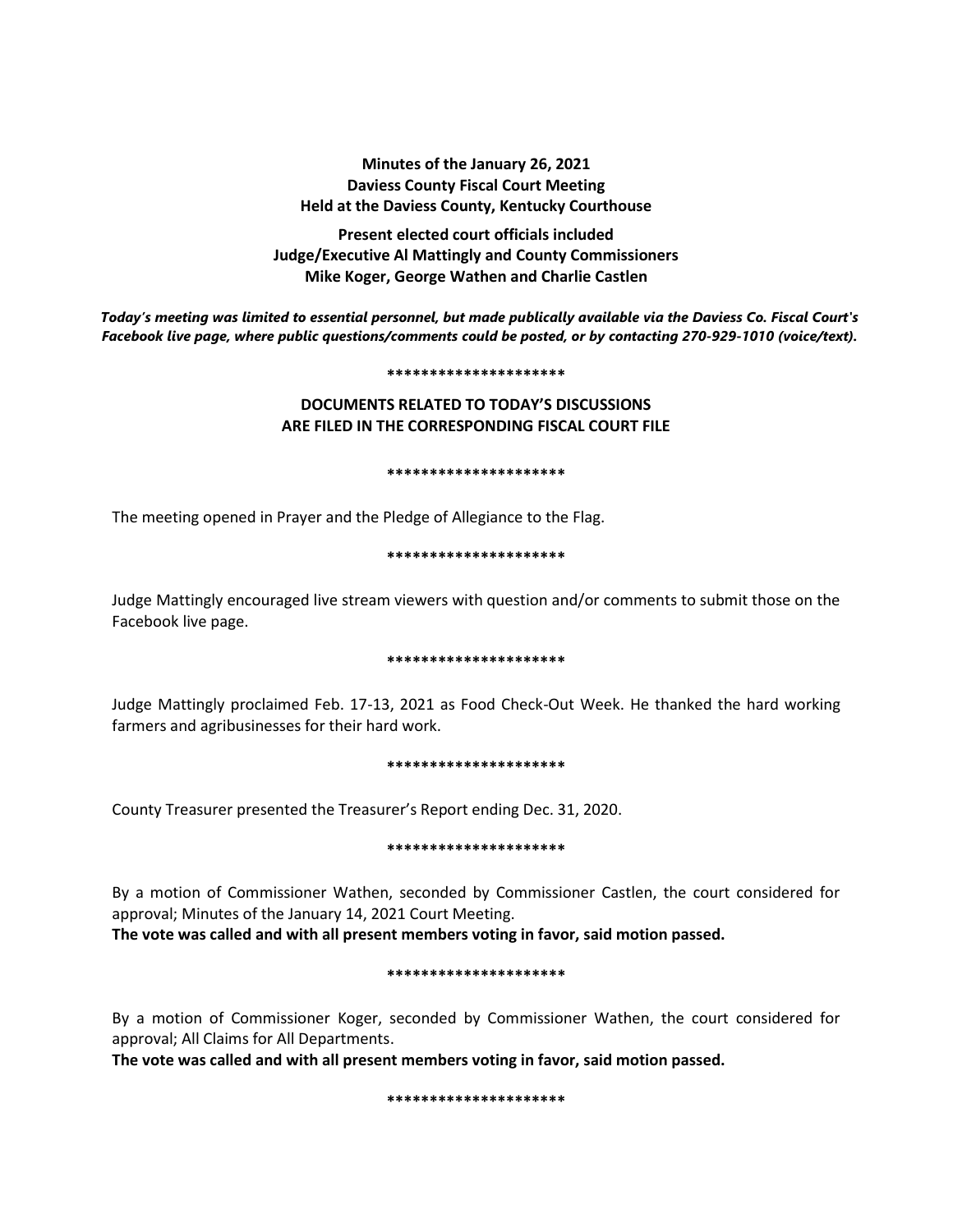By a motion of Commissioner Castlen, seconded by Commissioner Koger, the court considered for approval; Fund Transfers.

County Treasurer Jim Hendrix: This request is to transfers \$1 million from the general fund (GF) to the bond fund for the convention center, \$1,170,000 from the GF to the road fund, and \$291,000 from the GF to the jail fund. These are all normal budgeted transfers.

# **The vote was called and with all present members voting in favor, said motion passed.**

### **\*\*\*\*\*\*\*\*\*\*\*\*\*\*\*\*\*\*\*\*\***

Judge Mattingly noted that the MOA with the Department for Local Government (DLG) regarding the Horse Fork Creek Park Inclusive Accessible Playground is being pulled from today's agenda.

Assistant County Treasurer Jordan Johnson: We received this agreement last Friday and thought that it had been modified and would require the court's approval. However, it had not changed so having received the court's approval on November 5, 2020, the need to approve this agreement again is unnecessary. The National Environment Protection Act and National Historic Preservation Act have been reviewed and are now complete. We have received notice from DLG that we can proceed with the bidding process. I expect the project to be fully completed before the end of this fiscal year.

### **\*\*\*\*\*\*\*\*\*\*\*\*\*\*\*\*\*\*\*\*\***

By a motion of Commissioner Koger, seconded by Commissioner Wathen, the court considered for approval; Playground Leases and Babe Ruth Concessions Contract.

**The vote was called and with all present members voting in favor, said motion passed.**

## **\*\*\*\*\*\*\*\*\*\*\*\*\*\*\*\*\*\*\*\*\***

By a motion of Commissioner Castlen, seconded by Commissioner Koger, the court considered for approval; **Award** RFQ 01-2021: Trap & Skeet Targets (Gun Club) to CAC Associates, Inc. for \$15,156.24.

Mr. Johnson: The court received three (3) quotes for the provision of 504 cases of green top targets, 315 cases of all orange targets, 252 cases of orange top targets, 162 cases of orange/black rabbit targets, and 108 cases of green top rabbit targets for the Daviess County Gun Club. CAC Associates Inc. is the lowest and best evaluated quote received, having no exceptions to the specifications. It is our recommendation to pursue the lowest and best evaluated quote submitted by CAC Associates Inc. for \$15,156.24.

Judge Mattingly noted that cost for these targets are paid for using a portion of the collected \$35 per round shooter fee.

**The vote was called and with all present members voting in favor, said motion passed.**

**\*\*\*\*\*\*\*\*\*\*\*\*\*\*\*\*\*\*\*\*\***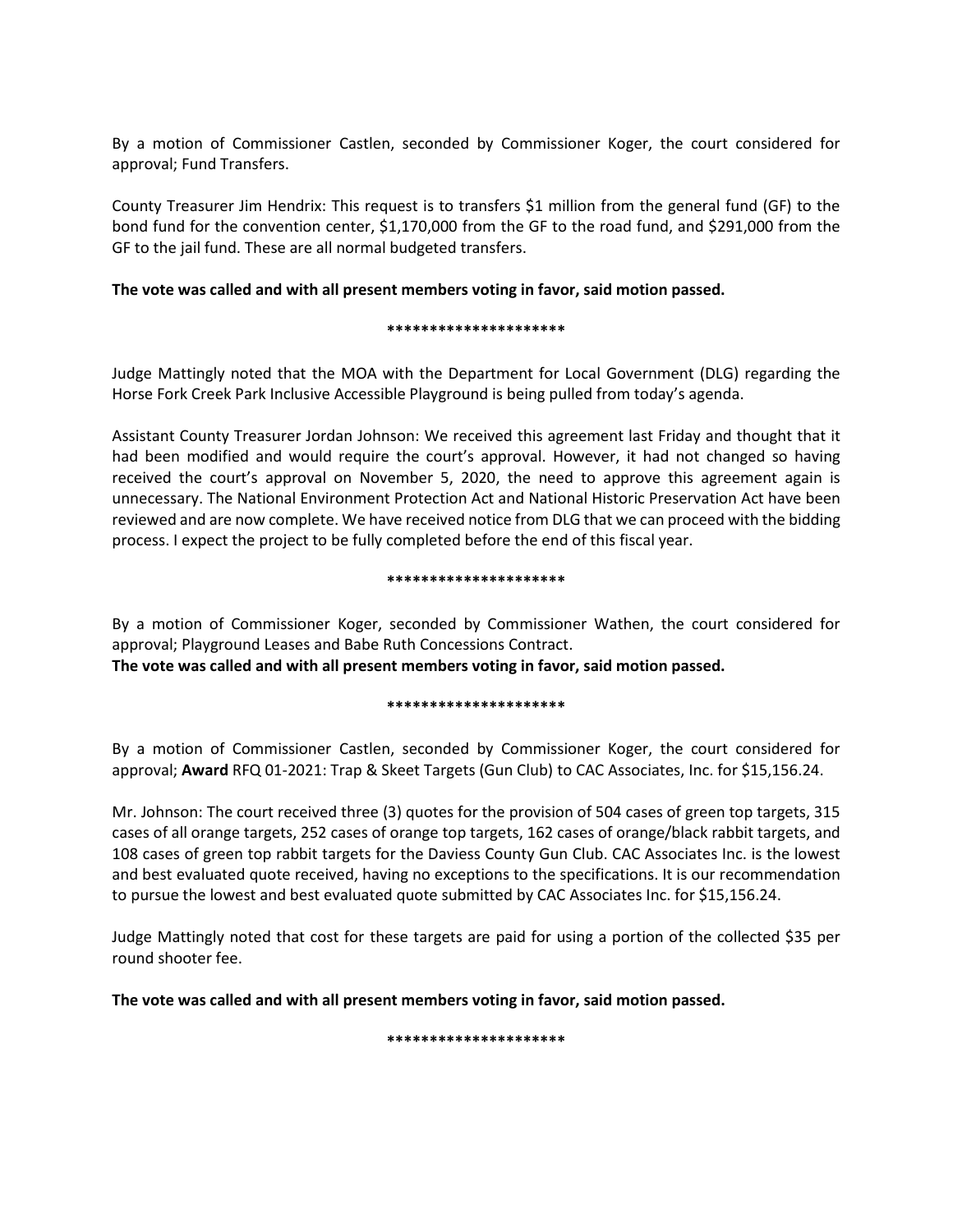## **AFTER MEETING NOTE:**

## *See the February 18, 2021 meeting minutes for correction relating to the following Surety Bond Release:*

By a motion of Commissioner Koger, seconded by Commissioner Wathen, the court considered for approval; Surety Bond Release for Whispering Meadows, Unit 8.

County Engineer Mark Brasher: The developer requested the final release for asphalt streets and the maintenance bonds. The work has been reviewed and approval is recommended.

### **The vote was called and with all present members voting in favor, said motion passed.**

#### **\*\*\*\*\*\*\*\*\*\*\*\*\*\*\*\*\*\*\*\*\***

By a motion of Commissioner Koger, seconded by Commissioner Castlen, the court considered for approval; Reappoint Wally Taylor *#2.1.2021* to the DC Property Maint. Board - Term: 2/25/21 – 2/25/24. **The vote was called and with all present members voting in favor, said motion passed.**

### **\*\*\*\*\*\*\*\*\*\*\*\*\*\*\*\*\*\*\*\*\***

Treasurer Hendrix presented the **First Reading of KOC 220.34 (01-2021)** – An Ordinance Relating To Imposing And Collecting An Insurance Premium License Fee On Insurance Companies For The Privilege Of Doing Business In The County Of Daviess Outside Of The City Of Owensboro Effective July 1, 2009, As Amended by KOC 220.22 (2009).

## **Comments:**

Treasurer Hendrix: The current insurance premium rate for Daviess County is 8.9%. It consists of two increments, the original piece that was passed, which was amended in the mid 1970's of 4.9%. Then the 4% piece that went into effect July 1, 2009, in two increments, which was added to fund \$20 million for the new convention center. The 2% went into effect July 1, 2009 and 2% effective July 1, 2010. This ordinance today only amends that second 4% piece. The original 1970's 4.9% stays intact. When we put the 4% on, Daviess County put a sunset clause in the ordinance that said once we have recovered enough funds to service the bond obligation, we must remove that tax. Following a debt refinance to lower the interest rate and paired with a \$500,000 over collection that was used to pay down the note, we have reduced the anticipated debt payoff date by 6-years. The anticipated expiration date was estimated as 2024 instead of in 2030 but better than expected revenue has moved that to FY 2022 . The Kentucky Department of Insurance only allows us to modify this tax once a year and requires a 100-day notice. This ordinance modification will reduce the 4% rate down to 2.3%, beginning July 1, 2021. At the end of fiscal year 2022, we should be close enough then to remove the 2.3%. This time next year, we should be able to bring an ordinance to remove that 4% (amended as 2.3%) piece in total – that piece should be gone. So this ordinance modifies the 4% down to a level that we can apply it for the full year without grossly over collecting and this should be the last year. The Department of Insurance has been consulted and is aware of this plan.

Judge Mattingly: Keith Lawrence recently wrote an article in the paper where he talked about the original 4.9% as being placed on there for the volunteer fire departments. That's not quite correct.

Mr. Hendrix: That part of the ordinance is a bit misleading, but means all fire services, inclusive of paid and volunteer departments, for such things as equipment and salaries. The ordinance does not have the word "volunteer".